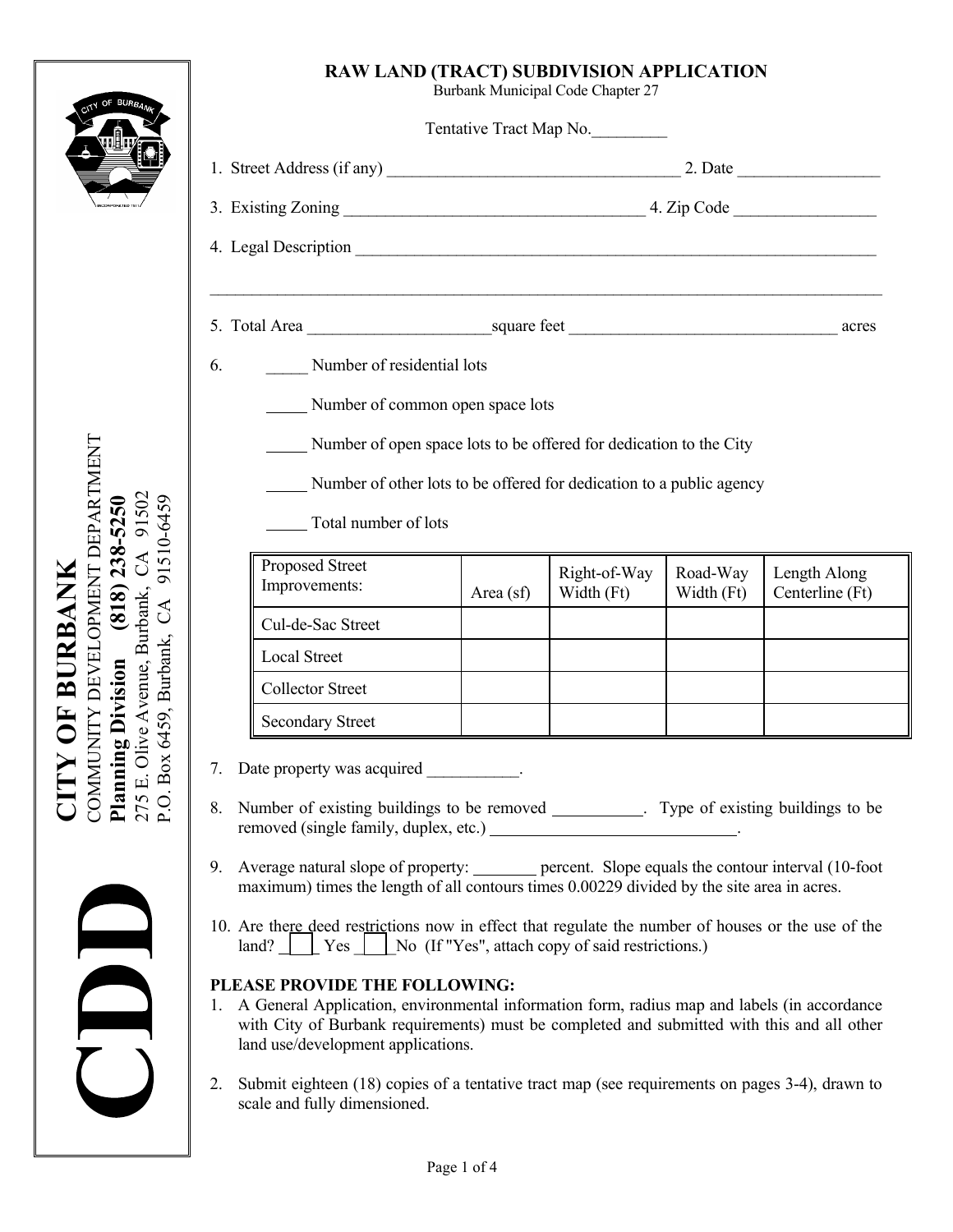### **TENTATIVE REQUIREMENTS FOR A RAW LAND SUBDIVISION**

- 1. Each tentative map shall have a minimum dimension of not less than 18 inches by 26 inches. The scale of the map shall be large enough to show clearly all details thereof, but in no case is to be smaller than 1 inch equals 100 feet.
- 2. The tentative map shall show the following:

a. The tract number as secured from the County Engineer displayed in numerals being a minimum height of  $\frac{3}{4}$  inch.

**Note:** IF THIS APPLICATION IS FOR A VESTING TENTATIVE MAP THEN THIS MAP MUST BE TITLED **"VESTING TENTATIVE MAP"** IN BOLD LETTERS BEING A MINIMUM HEIGHT OF ¾ INCH LOCATED DIRECTLY ABOVE THE TENTATIVE TRACT NUMBER.

b. The dimensions of the boundaries of the property to be subdivided and the relation of said boundaries to other recorded subdivisions or recognized property lines.

c. Name and address of the subdivider.

Staff Comments:

Staff Comments:

 $\Box$  $\Box$  $\Box$ 

d. Name and address and registration number, certificate, or other acceptable evidence of professional certification of the tract engineer or surveyor.

e. Location, size and character of all existing public utility facilities (water, power, gas, phone, sewage) within or adjacent to the proposed subdivision.

f. The locations, existing names, right-of-way widths, roadway widths, grades, and curve radii of all existing streets and freeways and all proposed streets in or adjacent to the subdivision.

g. The width and location of all existing and proposed easements, whether public or private, for streets, drainage, sewerage and public utilities, private purposes, etc.

h. Lot layout, lot numbering, dimensions of each lot and area of each lot in the subdivision.

i. Boundaries of areas subject to inundation, storm waste overflow, and the location, width and direction of flow of all water courses.

j. Existing use or uses of property and to scale, outline of all existing buildings to remain or to be removed within the development.

k. Statement of present use zone and proposed use or uses of property.

l. Proposed public areas to be dedicated.

m. Location and species of all trees or stands of trees over six (6) inches in diameter in or adjacent to the area proposed for subdivision.

n. Reserve strips, wall or other devices for controlling access to adjacent property.

o. A vicinity map showing all adjacent and abutting property and streets together with the zoning symbols thereon at a scale no smaller than one inch equal 1000 ft.

p. Date, north arrow, and scale.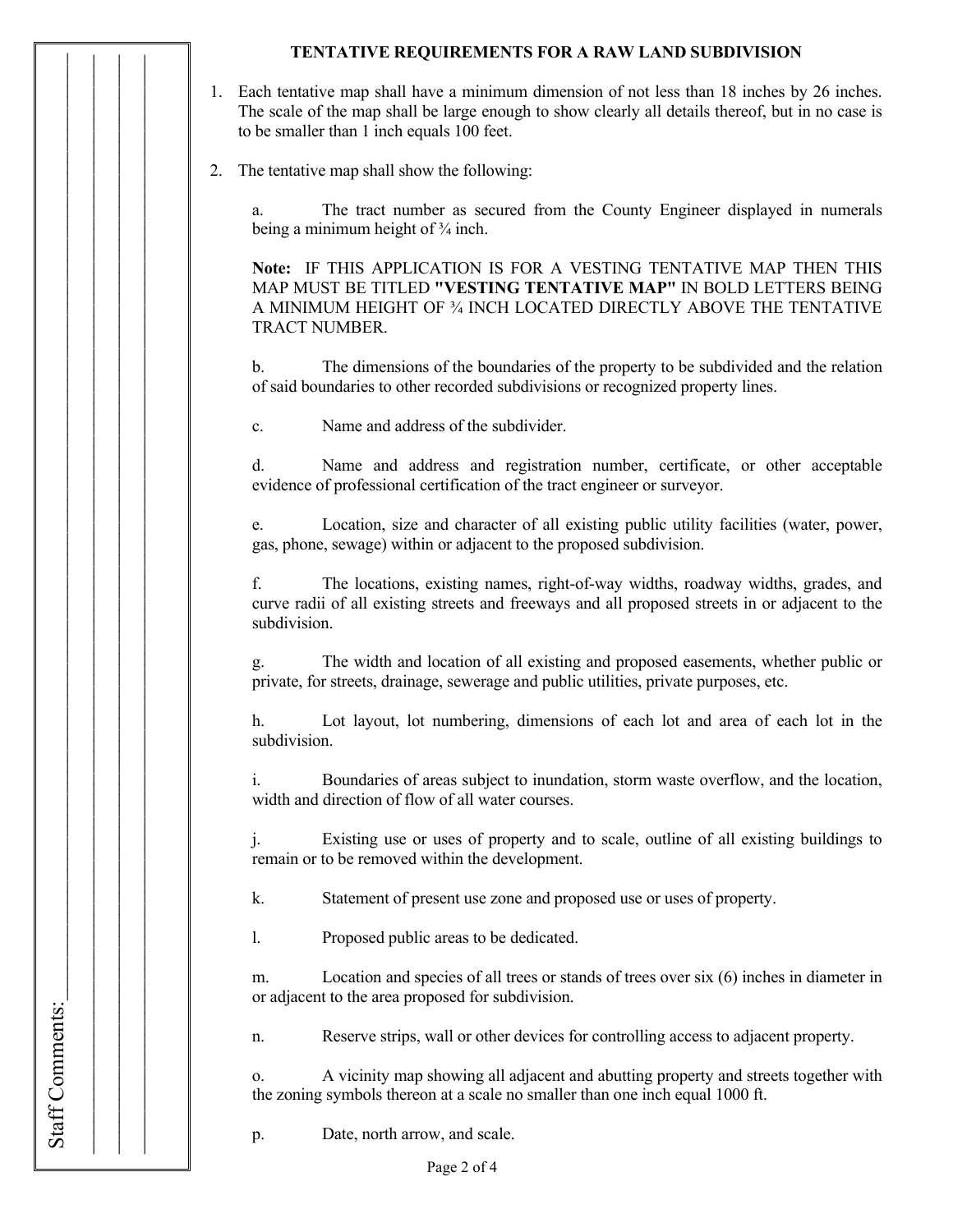q. The location of any areas designated for parks, schools, open space, or other public use.

 r. Where the subdivision covers an area having local relief greater than 20 feet, the tentative tract map shall show contours of the entire area (before project implementation and after project development) at an interval of 5 feet and the height, length and width of all cut and fill slopes shall be indicated.

## **MATERIALS TO BE SUBMITTED AT THE TIME OF APPLICATION FILING FOR A RAW LAND SUBDIVISION**

- 1. A statement that the applicant is the owner or is legally empowered to act for the owner of the property for which the application is filed, and showing the names of all persons, firms, or corporations whose consent is necessary to pass title to all streets and other easements shown on said map.
- 2. A statement of the characteristics of the improvements proposed for the streets in the proposed subdivision including, but not limited to, such items as street trees, lighting system, sidewalk, curb, gutter, paving, conduits, storm drains and sewers, and all public utilities, mains and services.
- 3. Two (2) copies of a soils, geologic and seismic investigation of the property proposed for subdivision prepared by a professional geologist registered by the State of California and experienced in the practice of engineering geology.
- 4. Two (2) copies of a hydrologic investigation of the property proposed for subdivision prepared by a civil engineer registered by the State of California and experienced in the science of hydrology and hydrological investigation. Said hydrologic investigation shall include the following:

Staff Comments:

Staff Comments:

 $\Box$  $\Box$  $\Box$ 

- a. Account for all run-off and debris from tributary areas. Consider each lot.
- b. Compute run-off and debris amounts using Los Angeles County Flood Control District criteria.
- c. Design lot and locate improvements so that debris is accommodated without damage to improvements and with access to street for clean up.
- d. Provide for passage of bulked flow run-off to a safe point of discharge (channel, debris basin, etc.) without damage to improvements or slopes. Do not flatten natural stream gradient.
- e. If run-off and debris amounts are too great to be handled on the surface as described above, provide a debris basin and an open concrete channel. Provide access to the basin for cleanout and provide a debris disposal area having 50 years capacity in the immediate vicinity (without truck haul on local streets).
- f. Provide a planned emergency overflow route for flood and debris flows which exceed the design capacity of the debris basin.
- 5. Two (2) copies of plans for drainage and for handling storm water and debris, showing dimensions and grades of all storm water and debris control facilities.
- 6. Two (2) copies of plans showing the proposed street tree planting schedule and layout.